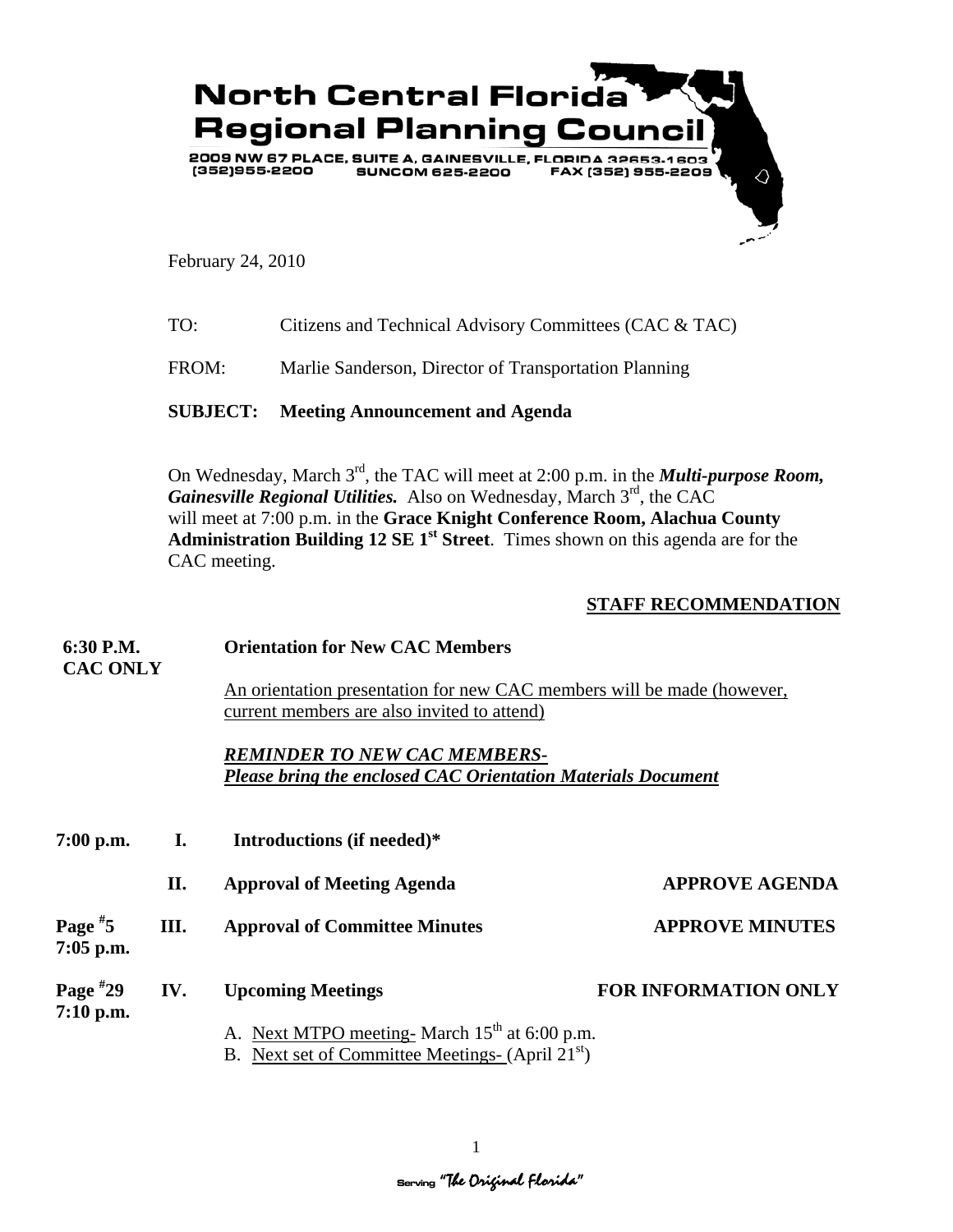| Page $*31$<br>$7:15$ p.m.     | V.    | <b>Gainesville Regional Transit System</b><br><b>REVIEW AND COMMENT</b><br><b>Rapid Transit Feasibility Study</b>               |                                                                                                                               |                                              |  |
|-------------------------------|-------|---------------------------------------------------------------------------------------------------------------------------------|-------------------------------------------------------------------------------------------------------------------------------|----------------------------------------------|--|
|                               |       |                                                                                                                                 | City of Gainesville staff are ready to present the results of this Study                                                      |                                              |  |
| 7:45 p.m.                     | VI.   | <b>Long Range Transportation Plan Update-</b>                                                                                   |                                                                                                                               |                                              |  |
| Page $*49$                    |       | A.                                                                                                                              | <b>Existing Plus Committed</b><br><b>Assignment Results</b>                                                                   | <b>NO ACTION REQUIRED</b>                    |  |
|                               |       |                                                                                                                                 | The results of this assignment are ready to be reviewed                                                                       |                                              |  |
|                               |       | <b>B.</b>                                                                                                                       | <b>Workshop Overview*</b>                                                                                                     | <b>NO ACTION REQUIRED</b>                    |  |
|                               |       | The MTPO's consultant will discuss the February 16th workshop                                                                   |                                                                                                                               |                                              |  |
| Page $*53$                    |       | $C_{\bullet}$                                                                                                                   | <b>Three Recommended Alternative</b><br><b>Networks</b>                                                                       | <b>DEVELOP MTPO</b><br><b>RECOMMENDATION</b> |  |
|                               |       |                                                                                                                                 | The MTPO will be test and evaluate three future network alternatives over<br>the next few months                              |                                              |  |
| Page $*61$                    |       | D.                                                                                                                              | <b>Performance Measures</b>                                                                                                   | <b>APPROVE MEASURES</b>                      |  |
|                               |       |                                                                                                                                 | These measures will be used to evaluate the networks tested and evaluated                                                     |                                              |  |
| 8:45 p.m.                     |       |                                                                                                                                 | Page #65 VII. Revenue Forecasts                                                                                               | DEVELOP MTPO RECOMMENDATION                  |  |
|                               |       | The MTPO needs to decide how much of the future revenue forecasts to<br>"flex" to enhancement, highway, and/or transit projects |                                                                                                                               |                                              |  |
| Page $*75$<br><b>TAC ONLY</b> | VIII. |                                                                                                                                 | <b>Unfunded Project Priorities</b>                                                                                            | <b>APPROVE PRIORITIES</b>                    |  |
|                               |       |                                                                                                                                 | The MTPO needs to approve priority lists of needed projects that are eligible to be<br>funded with federal and/or state funds |                                              |  |